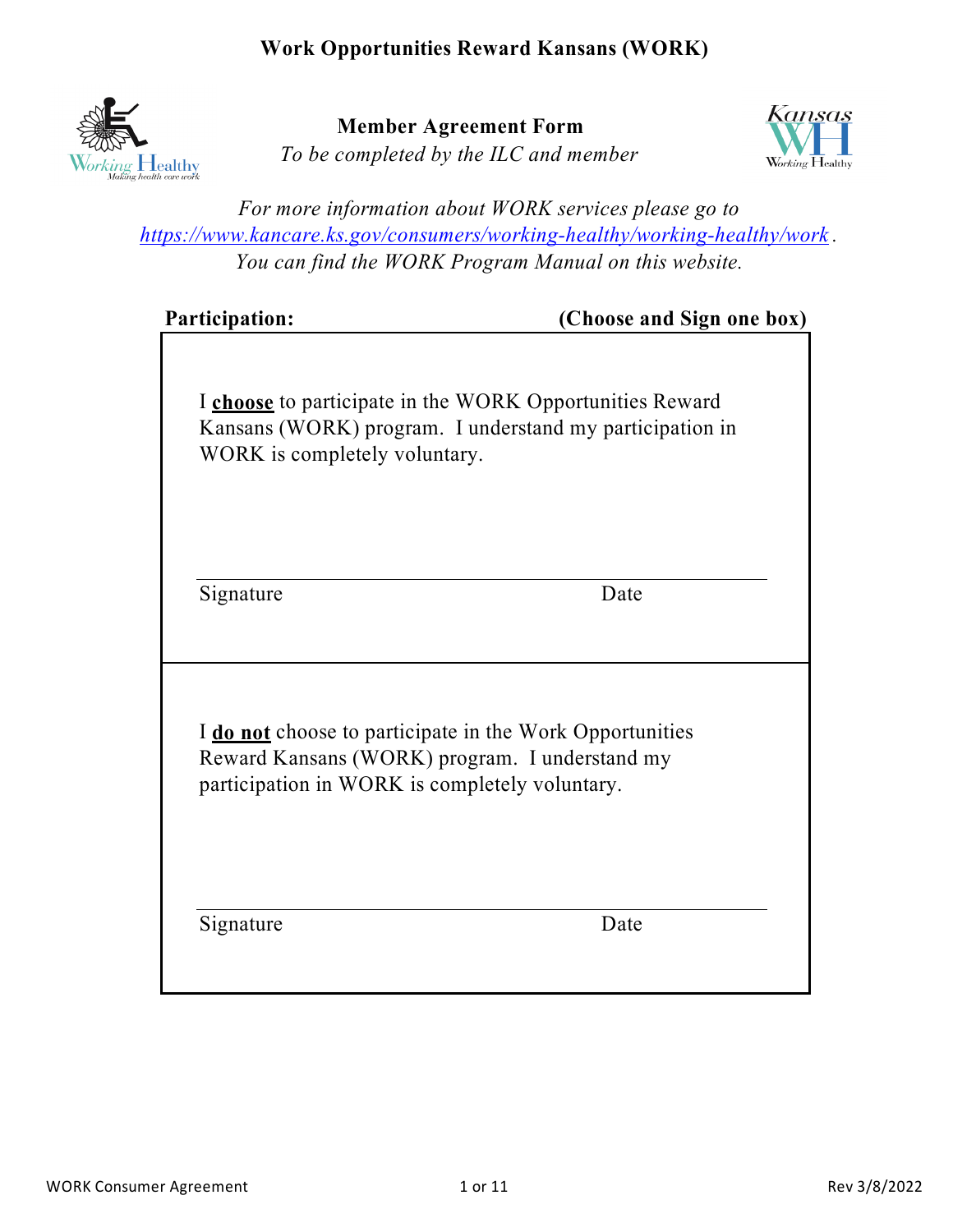| <b>Self Direction Choice:</b>                                                                                                                                                                                                 | (Choose and Sign one box)                                                                                                            |
|-------------------------------------------------------------------------------------------------------------------------------------------------------------------------------------------------------------------------------|--------------------------------------------------------------------------------------------------------------------------------------|
| I choose to self-direct some or all of my WORK services. I<br>and firing of my staff for which I self-direct.                                                                                                                 | understand I am the employer of record. I understand that this<br>means that I will be responsible for hiring, training, scheduling, |
| Signature                                                                                                                                                                                                                     | Date                                                                                                                                 |
| I do not choose to self-direct all my WORK services. I<br>understand that I will not have the responsibility of hiring,<br>allocation payment will be sent directly to the Agency that is<br>responsible for providing staff. | training, scheduling and firing of my staff. I understand that my                                                                    |
| Signature                                                                                                                                                                                                                     | Date                                                                                                                                 |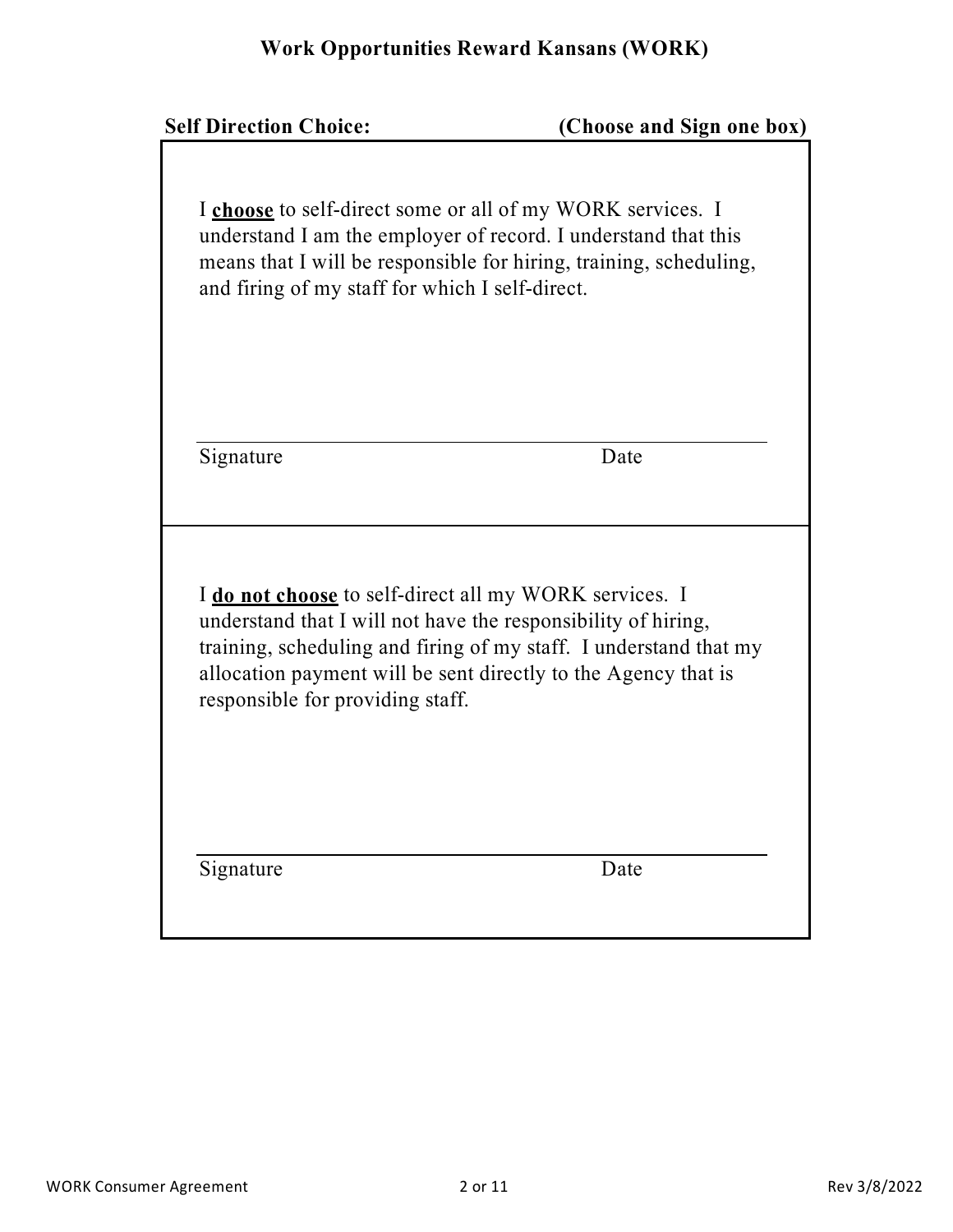### **Representative:**

A representative is a person who assists the WORK beneficiary in an unpaid capacity to make decisions about their services. A person may choose to have a representative or may make decisions on their own.

If you have a legal guardian/DPOA, this person is also a type of representative. Therefore, please list them below.

|                            |                                                                                                                                                                                                                       | (Choose and Sign one box) |
|----------------------------|-----------------------------------------------------------------------------------------------------------------------------------------------------------------------------------------------------------------------|---------------------------|
| I, choose                  |                                                                                                                                                                                                                       | , to act as my            |
|                            | Representative Name                                                                                                                                                                                                   |                           |
|                            | personal representative. This person will help me to make                                                                                                                                                             |                           |
|                            | decisions regarding my WORK services in an unpaid capacity.                                                                                                                                                           |                           |
|                            |                                                                                                                                                                                                                       |                           |
|                            | <b>Representative Contact Information:</b>                                                                                                                                                                            |                           |
| <b>Relation to Member:</b> | Representative Type: Representative Payee                                                                                                                                                                             |                           |
|                            |                                                                                                                                                                                                                       |                           |
| <b>Street Address:</b>     |                                                                                                                                                                                                                       |                           |
| City:                      |                                                                                                                                                                                                                       |                           |
| State:                     |                                                                                                                                                                                                                       |                           |
| Zip Code:                  |                                                                                                                                                                                                                       |                           |
| Phone:                     | Other                                                                                                                                                                                                                 |                           |
| Phone:                     | Other                                                                                                                                                                                                                 |                           |
| Email:                     |                                                                                                                                                                                                                       |                           |
| Assessment.                | This information must match the information provided on the WORK<br>Assessment. If this is not on the WORK Assessment the ILC is responsible<br>for notifying the MCO so the MCO can add this information to the WORK |                           |
| Signature                  |                                                                                                                                                                                                                       | Date                      |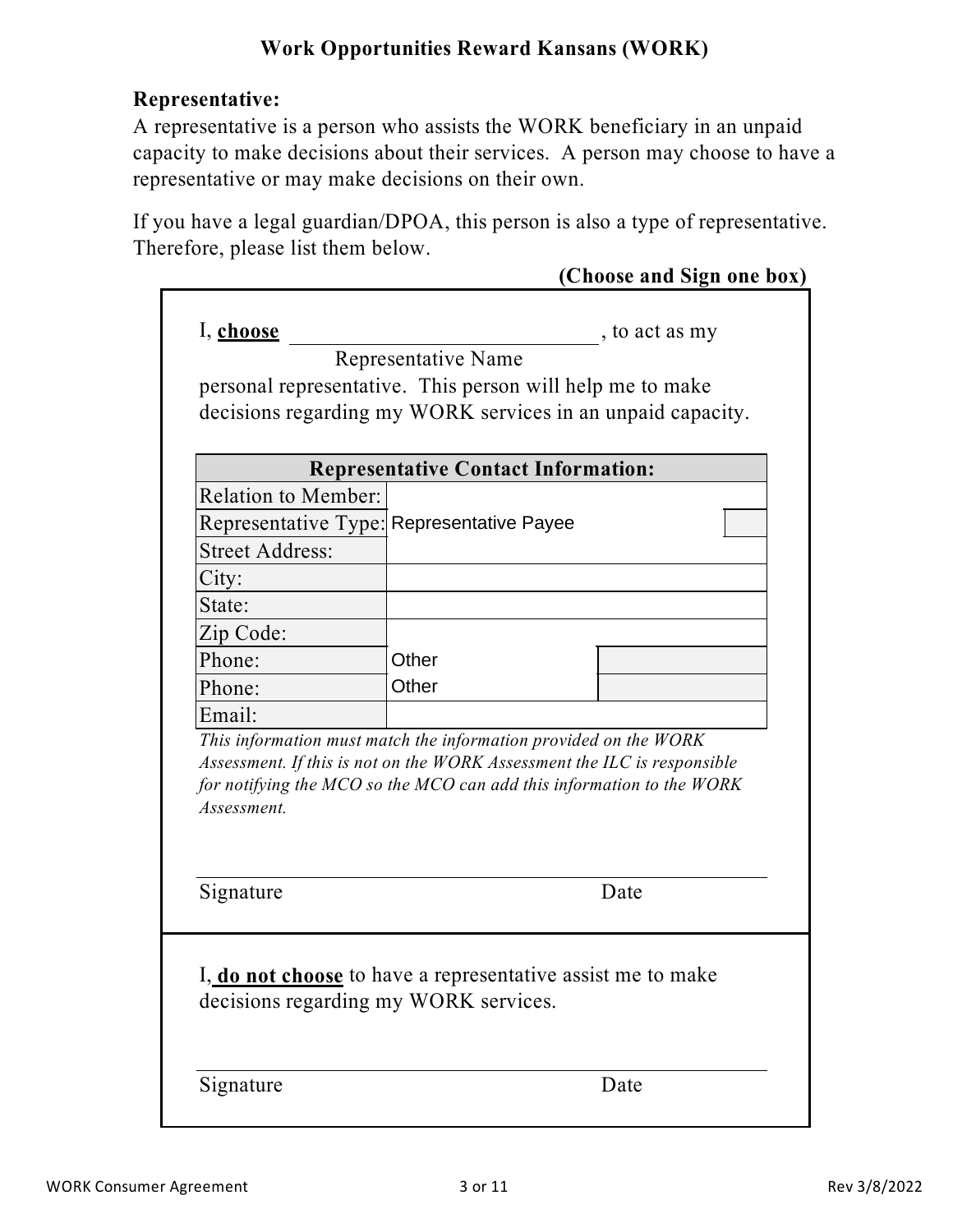As a member in WORK, I consent to the following:

#### **Use of the WORK allocation funds and Individualized Budget**:

I will receive a monthly allocation in a monthly amount determined by the WORK assessment to buy services and make other purchases related to my need for support for independence and employment. I understand that I will choose services and purchases that will best meet my needs and are cost effective. I understand that I will choose who provides my services.

If I choose to self-direct, I understand that I will be the employer of record for employees I hire.

I will develop an Individualized budget and I will decide what I will buy as long as I do not overspend my budget or make any purchases beyond what has been approved. I understand that if I overspend my budget and no longer have funds in my WORK account, I am responsible for the payment of employees and for purchases. I understand that I am legally required to pay employer-related taxes for the employees that I hire. My WORK allocation must be used to pay for employer-related taxes and Workers Compensation. I also understand that my individual budget must reflect the needs indicated in the assessment.

I will get help from my Independent Living Counselor to make sure that my budget is being used correctly.

I agree to follow WORK Program Manual guidelines.

Beneficiary Signature Date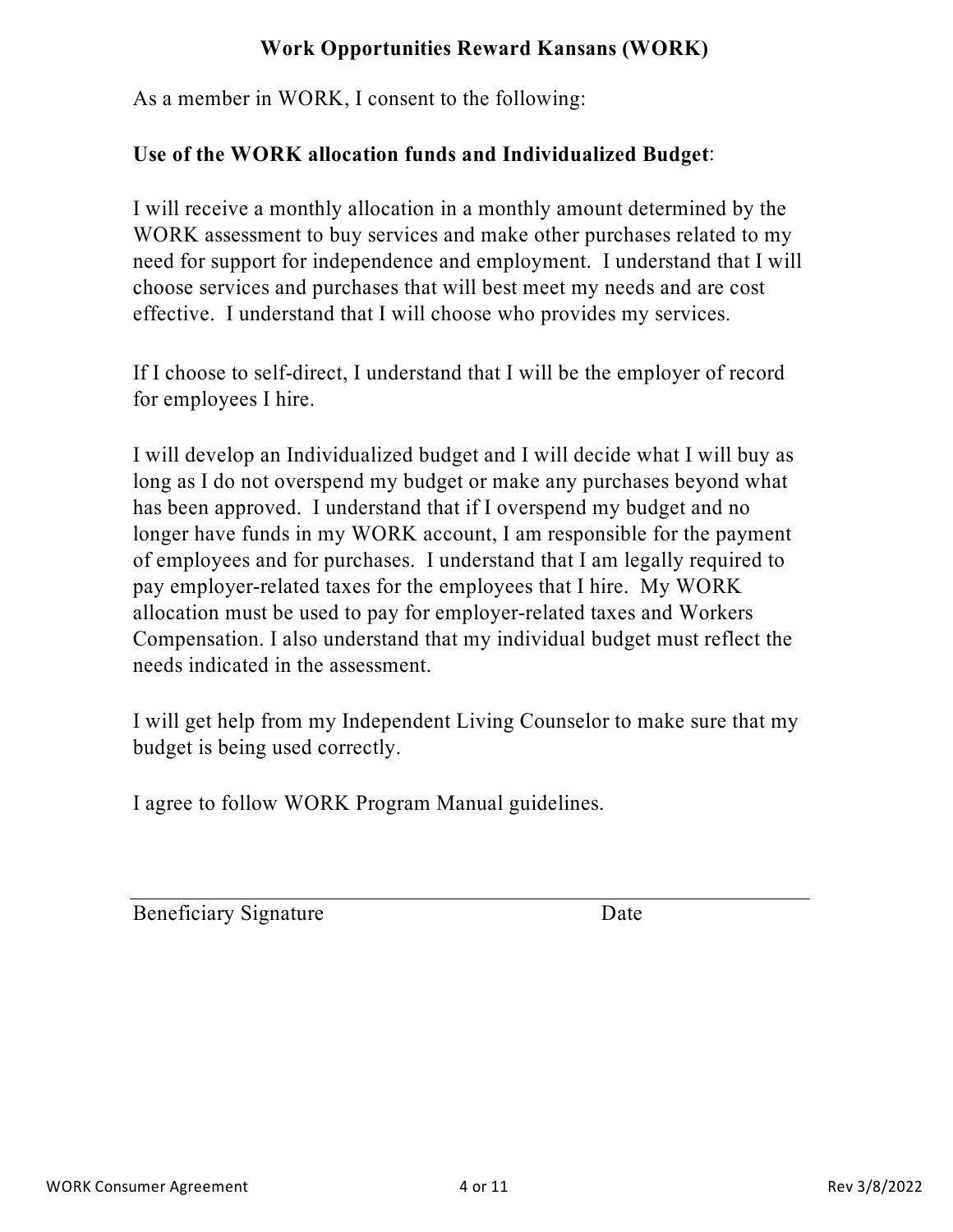#### **Background Check:**

All providers (includes self-directed personal care attendants) are required to obtain and pass State and national criminal history background checks on prospective employees. Background checks include the Kansas Bureau of Investigation, Kansas Adult Abuse, Neglect, Exploitation Central Registry and/or Child Abuse and Neglect Central Registry, Nurse Aid Registry, and Motor Vehicle screen. Individuals with prohibited offenses may not provide WORK services.

Members are also strongly encouraged to obtain references from previous employers, as well as personal references. Background checks do not come out of monthly allocations. The fiscal management organization will assist in obtaining background checks.

- \* **Central Registries, Excluded Lists, Terminated Providers** 
	- **-** Members may not use their *WORK* monthly allocation to pay personal assistants, or agencies, listed on the Health and Human Services Office of the Inspector General Office Exclusion List.
	- **-** Members may not use their *WORK* monthly allocation to pay individuals or agencies on the Kansas Medicaid Program Integrity Terminated Provider List.
- \* **Prohibited Offenses** - Any provider of services found to have been substantiated for prohibited offenses as listed in KSA 39-970 & 65-5117 is not eligible for reimbursement of services under Medicaid funding.

#### **(Self-direct portion of PAS services only, allocation funds are not available to provide background checks for agency –directed services)**

Member Signature Date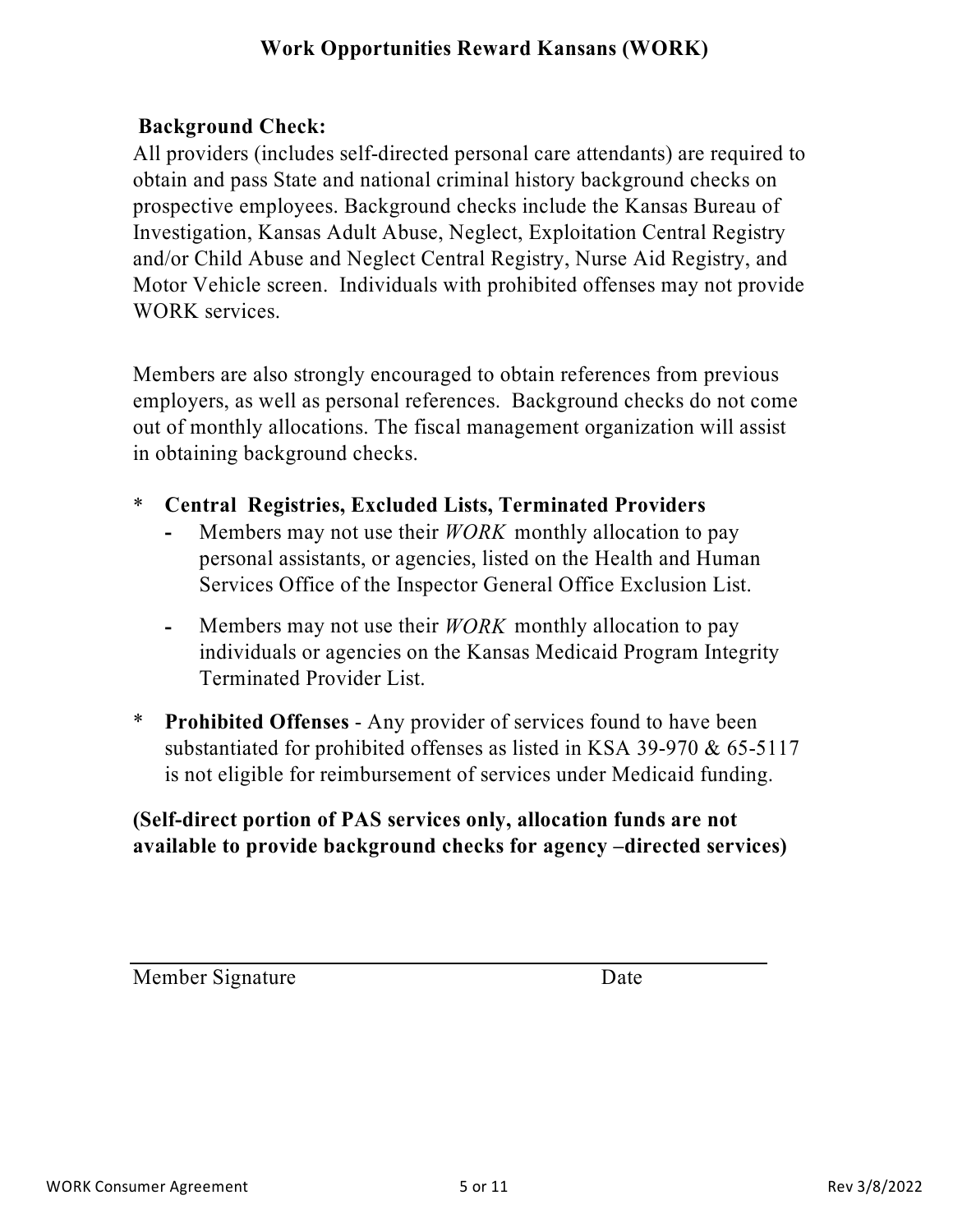#### **Reporting Abuse, Neglect, Exploitation, and Fiduciary Abuse**

#### **Definitions**

**"Abuse"** means any act or failure to act performed intentionally or recklessly that causes or is likely to cause harm to a member, including:

- $\bullet$ infliction of physical or mental injury;
- $\bullet$ any sexual act with a member when the member does not consent or when the other person knows or should know that the member is incapable of resisting or declining consent to the sexual act due to mental deficiency or disease or due to fear of retribution or hardship;
- $\bullet$ unreasonable use of a physical restraint, isolation or medication that harms or is likely to harm a member;
- $\bullet$ unreasonable use of a physical or chemical restraint, medication or isolation as punishment, for convenience, in conflict with a physician's orders or as a substitute for treatment, except where such conduct or physical restraint is in furtherance of the health and safety of the punishment, for member or another member;
- $\bullet$ a threat or menacing conduct directed toward a member that results or might reasonably be expected to result in fear or emotional or mental distress to a member;
- $\bullet$ fiduciary abuse; or
- $\blacklozenge$ omission or deprivation by a caretaker or another person of goods or services which are necessary to avoid physical or mental harm or illness.

**"Neglect"** means the failure or omission by one's self, caretaker or another person with a duty to provide goods or services which are reasonably necessary to ensure safety and well-being and to avoid physical or mental harm or illness.

"Exploitation" means misappropriation of member property or intentionally taking unfair advantage of an adult's physical or financial resources for another individual's personal or financial advantage by the use of undue influence, coercion, harassment, duress, deception, false representation or false pretense by a caretaker or another person.

**"Fiduciary abuse"** means a situation in which any person who is the caretaker of, or who stands in a position of trust to, a member, takes, secretes, or appropriates the member's money or property, to any use or purpose not in the due and lawful execution of such person's trust.

#### **Reporting**

I understand that my Independent Living Counselor and Case Manager are required by Kansas law to report concerns if they feel I am being abused, neglected, exploited, or subject I understand that I may report if I am being abused, neglected, exploited, or experiencing fiduciary abuse to the Department of Children and Families Adult Protective Services Kansas

## **Report Center at 1-800-922-5330**

Member Signature

Date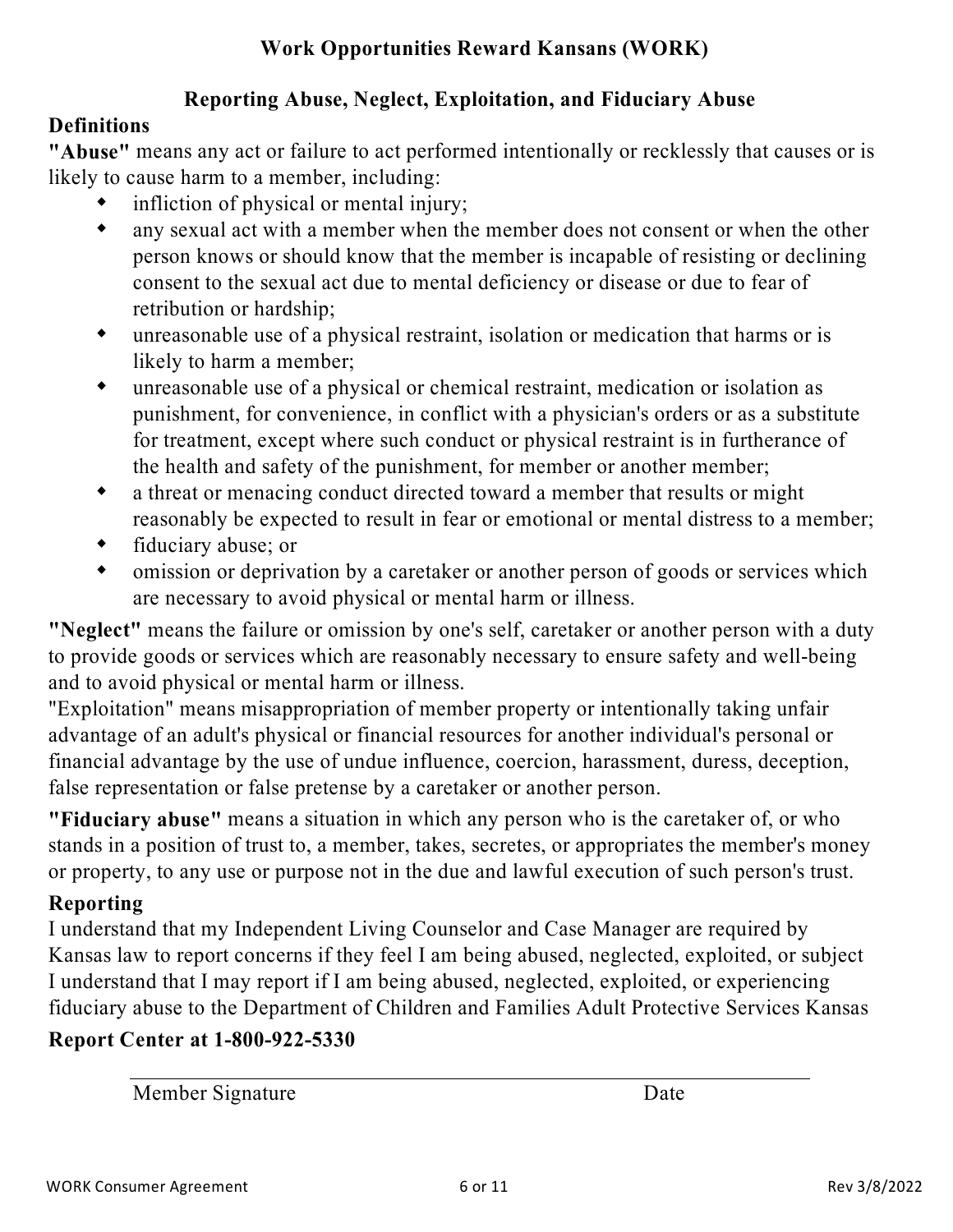#### **Member Benefits:**

**If you are receiving SSDI Cash Benefits:** I understand that my WORK allocation will not be counted as income or resources for SSDI. I may decide to drop out of WORK at any time. However, if I have unspent WORK allocation funds they will be returned to the State of Kansas.

**If you or someone in your household is receiving food stamps:** My food stamp benefits will not change because of my decision to participate in WORK. I understand that WORK allocation funds will not be counted as income or assets for food stamp eligibility. I may decide to drop out of WORK at any time. However, if I have unspent WORK funds, they will be returned to the State of Kansas.

**If you are receiving services from a program that is administered by DCF:** I understand that my WORK allocation will not affect services I am receiving from programs provided by DCF. These programs include, the State Vocational Rehabilitation Services, State Supported Employment Services Programs, and Centers for Independent Living Programs.

**If you have or will apply for a post-secondary education loan**: I understand that my WORK allocation may be counted as income or assets for post-secondary loan program eligibility during my participation in this program. These programs include: the Federal Perkins Loan Program, The Federal Work-Study programs, the Federal Supplemental Educational Opportunity Grant Program, The FFEL Program, and the Federal Pell Grant Program. I understand that it is my responsibility to consult with my loan officer to see if my eligibility for post-secondary education loans will be affected by my participation in WORK.

(Initial to show you have read and understood the above information)

#### **Confidentiality:**

I understand that all WORK information about me is confidential. I give my permission for WORK to release information about my participation in the program and how I use my allocation to the Centers for Medicaid and Medicare Services, the Social Security Administration, the Kansas Department of Health and Environment, and the Kansas Department for Children and Families.

This includes information on the forms I fill out and information collected from the Medicaid and Medicare programs about my use of medical services. WORK, Kansas Department of Health and Environment, the Social Security Administration, and the United States Department of Health and Human Services will hold my name in confidence to the full extent provided by state and federal law.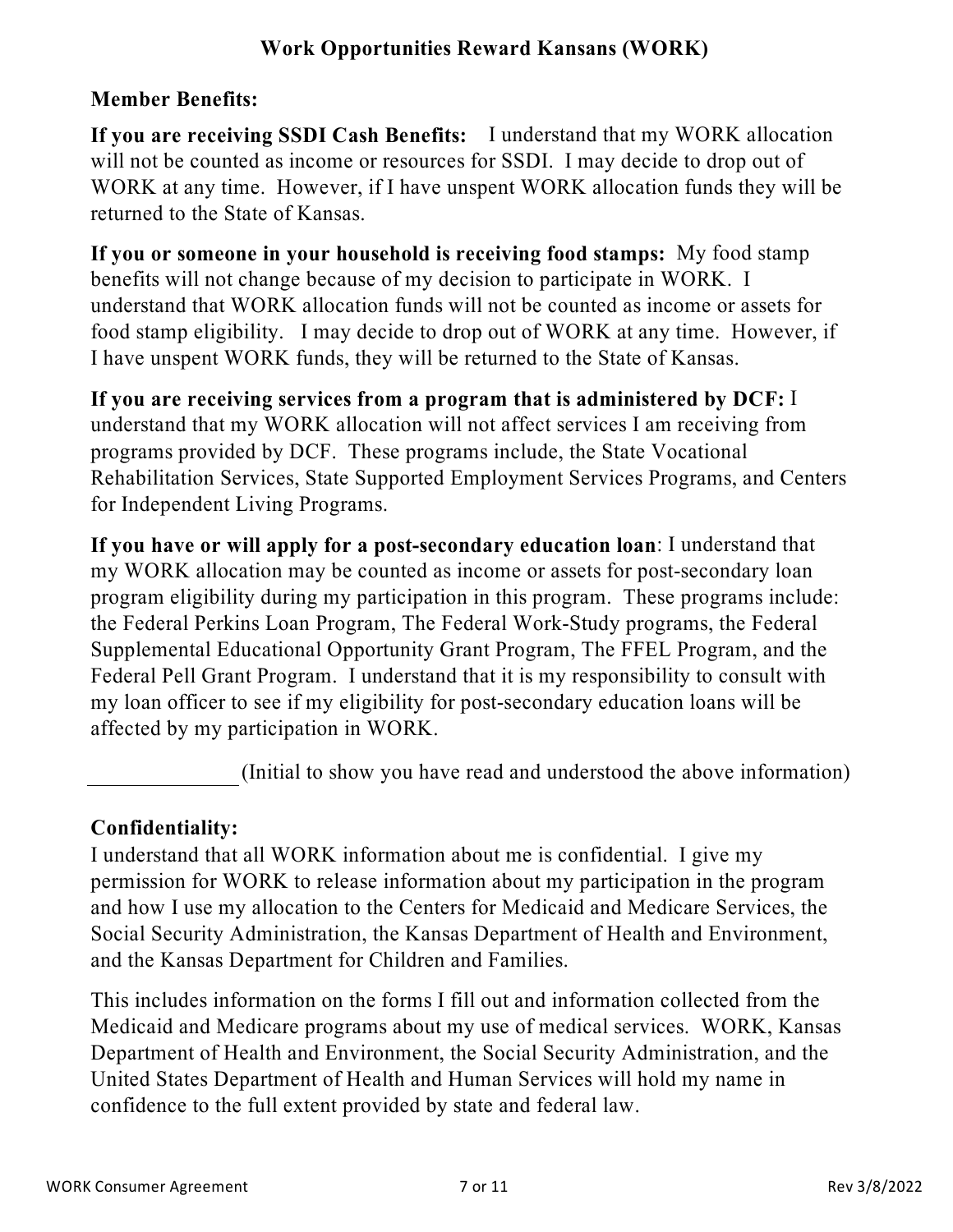I understand that all information obtained in surveys and program records will be reported only for groups of people and will be used for research purposes only.

(Initial to show you have read and understood the above information)

#### **WORK to Waiver:**

I understand that I can ask my Independent Living Counselor any questions I have about my rights as a member in WORK. If I decide WORK is not right for me, I may return to the Medicaid waiver Home and Community Based Services program or waiting list that I left. I will not be penalized in any way.

(Initial to show you have read and understood the above information)

#### **Member Rights**

- \* Members have the right to information that will assist them in making an informed choice regarding whether they want to enroll in Working Healthy and WORK.
- \* Members have the right to timely enrollment in WORK.
- \* Members have the right to a person-centered planning process with all aspects of WORK, including the assessment, development of the Individualized Budget and Emergency Back-Up Plan, and completing the Member Agreement form.
- \* Members have the right to have the assistance of a representative, family, friends, or Independent Living Counselor with all aspects of WORK mentioned above.
- \* Members have the right to self-direct their services, choose an agency to direct services on their behalf, or to a combination of both self and agency-direction. KDHE does reserve the right, however, to require Members to have a family member, representative, or agency direct their services if there are concerns about the ability to self-direct their services.
- \* Members have the right to have criminal background checks conducted on their personal assistance providers.
- \* Members have the right to file a grievance with the MCO regarding WORK services, or appeal actions taken by the MCO to KDHE.
- \* Members have the right to report abuse, neglect, and exploitation to DCF.

#### **Member Rights Signature**

Member Signature Date Signed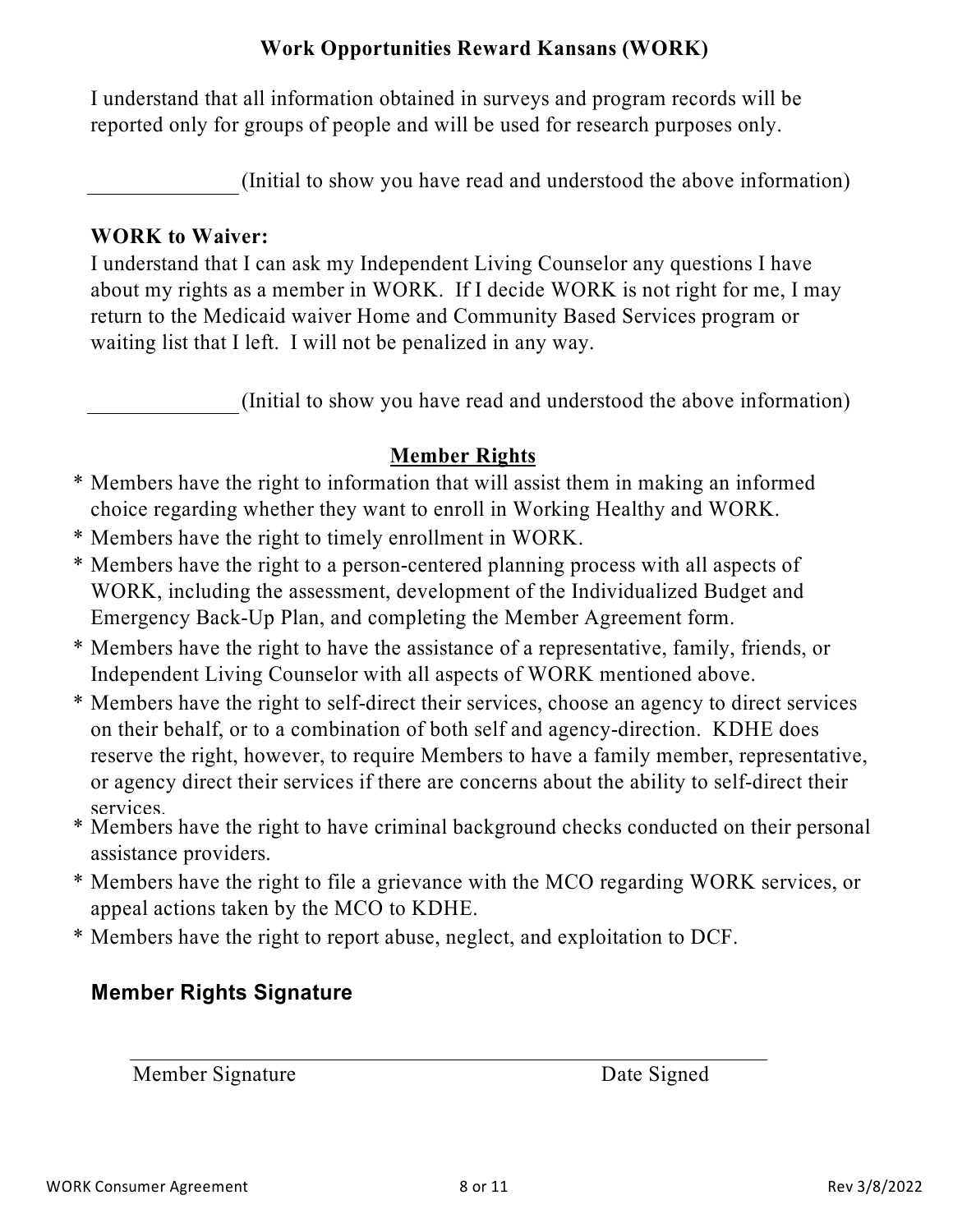## **Member Responsibilities**

- \* Members are responsible for complying with WORK program policies and procedures as laid out in the WORK Program Manual. Note: Members unwilling to follow these program policies and procedures will be required to leave the program.
- \* Members have the responsibility to provide eligibility staff, in a timely and complete manner, with all paperwork needed to complete annual eligibility and six-month desk reviews, without a disruption in services.
- \* Members are responsible for paying their Working Healthy premium monthly by the date specified on their statement.
- \* Members have the responsibility to obtain all necessary information to enable them to make an informed choice regarding whether they want WORK services.
- \* Members have the responsibility to be available for their initial assessment, and annual reassessments, at the date and time agreed upon.
- \* Members have the responsibility to accurately report their need for services during the WORK assessment. NOTE: Falsifying the needs for services will result in removal from the program and be reported to the Office of the Attorney General Medicaid Fraud Control Unit (MFCU).
- \* Members have the responsibility to ensure that the services and costs listed on their Individualized Budget reflect the needs identified during their WORK assessment.
- \* Members have the responsibility to complete an Emergency Back-Up Plan that ensures adequate coverage in the event that their employees do not come, and indicates that they have made provisions for their safety in the event of a natural or any other form of disaster.
- \* Members have the responsibility to sign all sections of the Member Agreement form, indicating the informed choices they have made, as well as their willingness to comply with the WORK program policies and procedures.
- \* Members are responsible to understand and accept the responsibilities and risks of directing their own care, as well as having knowledge of their rights, or designating a representative who understands their needs and is willing to accept the responsibilities and risks of directing their care; or choosing a state licensed Home Health agency, CDDO or Affiliate Agency willing to direct care on their behalf.
- \* Members have the responsibility to complete all of the paperwork required by the FMS provider in a thorough and timely manner to ensure that their PAs and providers are paid in a timely manner.
- \* Members have the responsibility to spend their monthly allocation on those services and/or goods that are consistent with independence and employment and within the parameters established by KDHE, and to spend no more than the amount allotted to them monthly.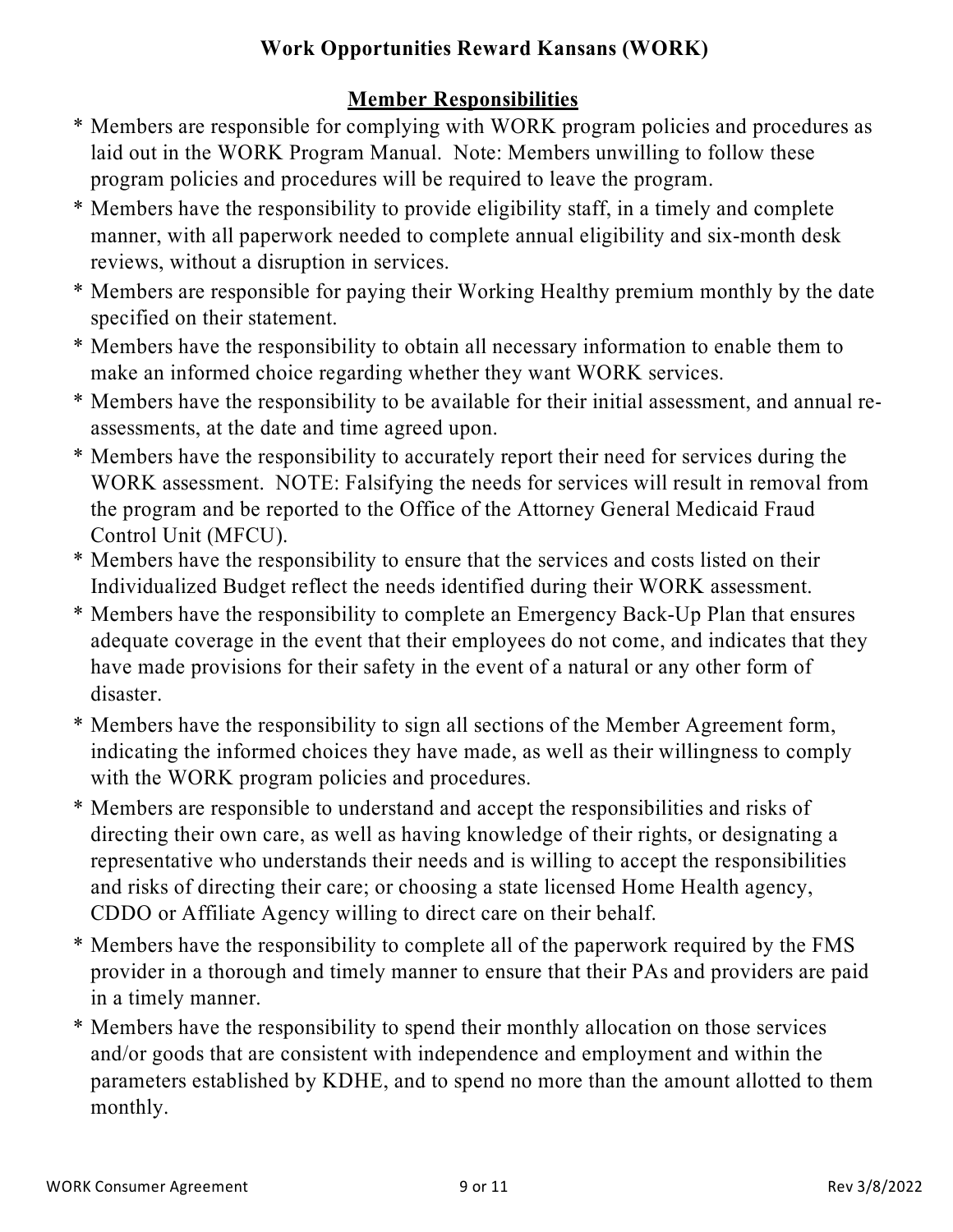- \* Members have the responsibility to verify time worked by approving time sheets. Falsification of time sheets, either by the Member or PA will result in removal from the program and will be reported to the MFCU.
- \* Members have the responsibility to submit timesheets in the timeframe identified by the FMS provider.
- \* Members are responsible to request the permission of their MCO Case Manager to spend carry-over funds.
- \* Members have the responsibility not to spend their allocation on anything prohibited by KDHE and/or MCO.
- \* Members have the responsibility to inform eligibility staff when they are no longer employed, and to contact their Benefits Specialist to set up a Temporary Unemployment Plan if they want to remain in WORK for a "grace" period of up to four months.
- \* Members have the responsibility to communicate any changes in status, needs, problems, etc. to the appropriate DCF, KDHE, or MCO staff.
- \* Members have the responsibility to inform their MCO Case Manager or Independent Living Counselor in a timely manner if they wish to return to an HCBS waiver or waiver waiting list.

## **Member Responsibilities Signature**

Member Signature Date Signed

*Note: Inappropriate use of Medicaid funds is considered Medicaid fraud, will be reported to the Office of the Attorney General Medicaid Fraud Control Unit, and may result in prosecution.*

## **Civil Rights**

No person shall, on the grounds of race ,color, national origin, age, disability, religion, or sex, be excluded from participation in, be denied the benefits of or be subject to discrimination under any program or activity of the Department for Children and Families or Kansas Department of Health and Environment.

Member Signature Date Signed